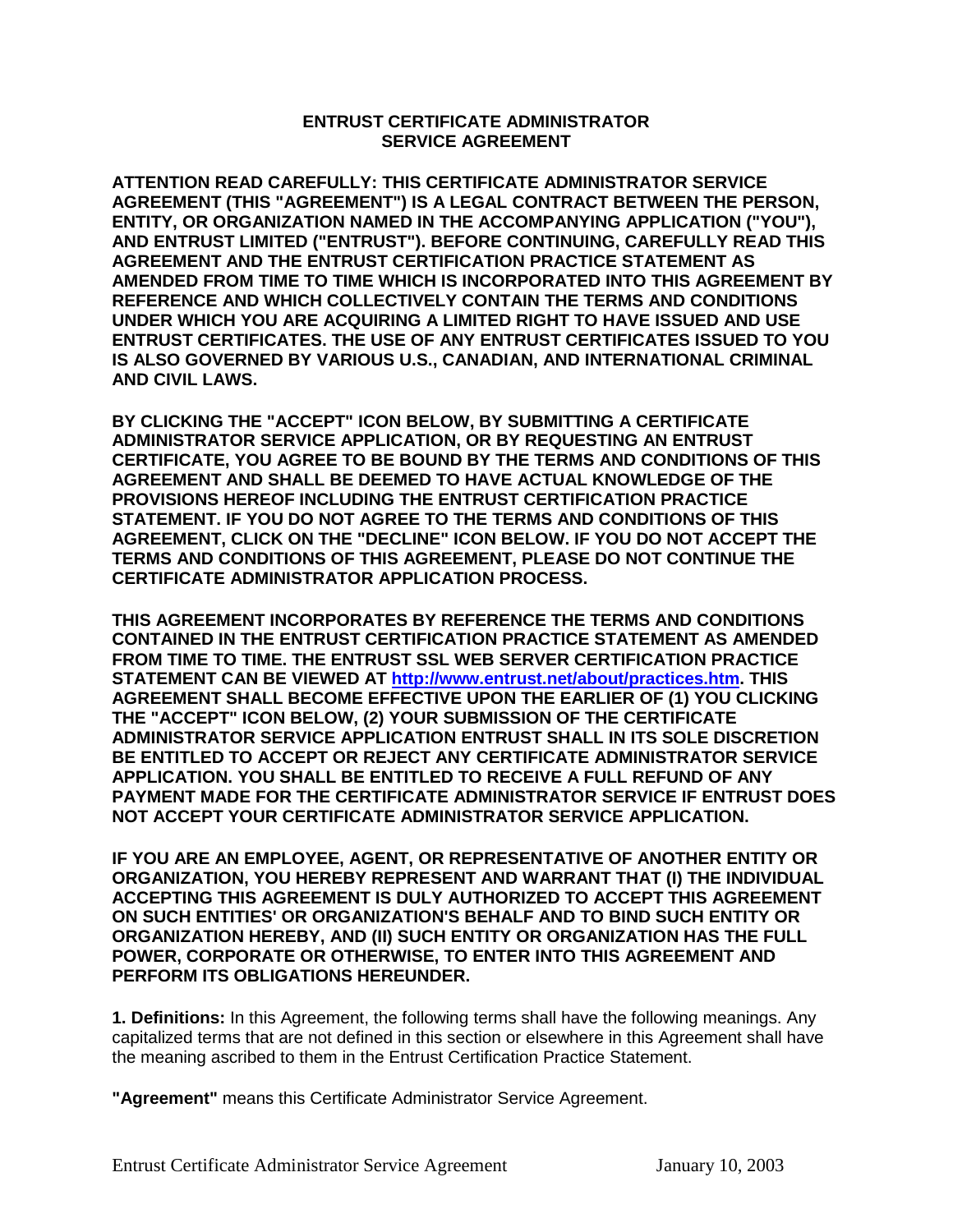**"Compromise"** means a suspected or actual loss, disclosure, or loss of control over sensitive information or data.

**"Certificate Administrator Service Application"** means the form and application information requested by Entrust and submitted by You when applying to participate in the Certificate Administrator Service or when updating information previously supplied to Entrust in respect to the Certificate Administrator Service.

**"Entrust Certificate"** means an SSL web server digital certificate issued by an Entrust Certification Authority. "Entrust Certification Authority" means a certification authority operated by or for Entrust.

**"Entrust Certification Practice Statement"** means in the case of SSL web server digital certificates, the Entrust SSL Web Server Certification Practice Statement which may be found in the Repository.

**"Key Pair"** means two mathematically related cryptographic keys, having the properties that (i) one key can be used to digitally sign a message that can only be verified using the other key, and (ii) even knowing one key, it is computationally infeasible to discover the other key.

**"Certificate Administrator Service"** means the benefits and obligations described in this Agreement.

**"Private Key"** means the key of a Key Pair used to create a digital signature.

**"Public Key"** means the key of a Key Pair used to verify a digital signature. The Public Key is made freely available to anyone who will receive digitally signed messages from the holder of the Private Key of the Key Pair. The Public Key is usually provided via a digital certificate issued by a certification authority and is often obtained by accessing a repository or database. A Public Key is used to verify the digital signature of a message sent by the holder of the corresponding Private Key.

**"Repository"** means the information described at [http://www.entrust.net/about/practices.htm.](http://www.entrust.net/about/practices.htm)

**"You or Your"** means both the individual or individuals applying to enter the Certificate Administrator service and any entity on whose behalf such individual or individuals are acting.

**2. Pre-Qualification of Information and Issuance of Entrust Certificates:** Upon request by You, and to the extent that You have paid for such rights, Entrust or a subcontractor acting on behalf of Entrust will perform limited verification (as described in the Entrust Certification Practice Statement) to pre-qualify information submitted by You for inclusion in Entrust Certificates that You may subsequently request the Entrust Certification Authorities to issue. If information submitted for pre-qualification is verified, You may submit requests for the issuance of Entrust Certificates containing such pre-qualified information as further described below. You shall not sublicense Your right to submit requests for the issuance of Entrust Certificates containing such pre-qualified information. Upon receipt of a request from You for the issuance of an Entrust Certificate which is to contain pre-qualified information, Entrust shall, to the extent that You have paid for such rights, issue an Entrust Certificate containing such pre-qualified information. Entrust shall be under no obligation to issue any Entrust Certificates containing prequalified information if such pre-qualified information is subsequently found to have changed or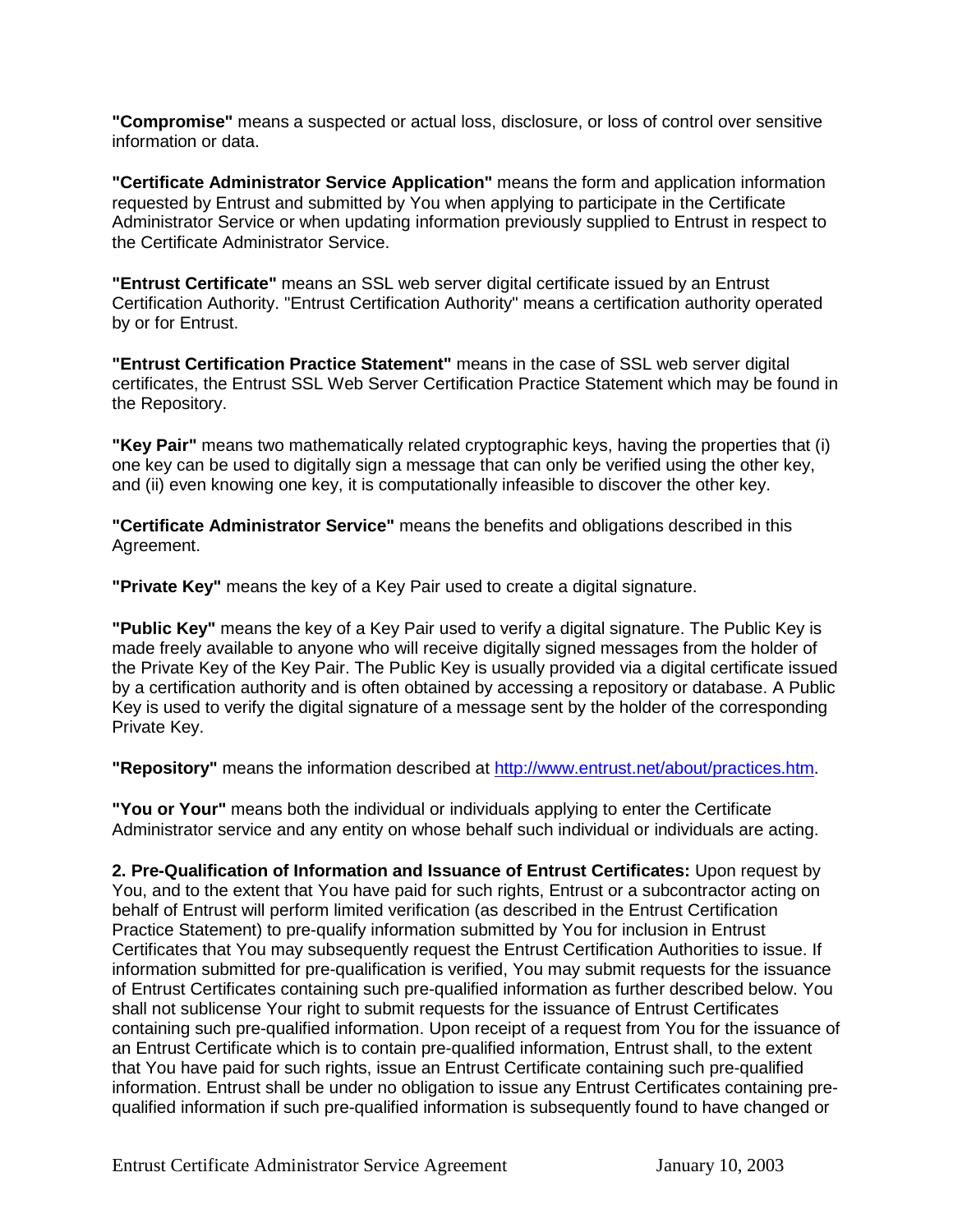to be in any way inaccurate, incorrect, or misleading. By submitting a request for an Entrust Certificate, You are representing and warranting that the pre-qualified information has not changed and is in no way inaccurate, incorrect, or misleading. If Entrust issues an Entrust Certificate to You, Entrust shall make such Entrust Certificate available for retrieval by You. Entrust shall be entitled to revoke an Entrust Certificate issued to You if (i) the pre-qualified information submitted by You is subsequently found to have changed or to be inaccurate, incorrect, or misleading, (ii) if revocation is requested by You, (iii) upon expiry or termination of this Agreement, or (iv) for any other reason identified for revocation in the Entrust Certification Practice Statement.

**3. Obligations:** You shall: (i) provide, in any communications with Entrust, correct information without any misrepresentations or omissions, (ii) generate a new, secure, and cryptographically sound Key Pair to be used in association with each Entrust Certificate to be issued to You, (iii) refrain from modifying the contents of any Entrust Certificates, (iv) use Entrust Certificates exclusively for legal and authorized purposes in accordance with the terms and conditions of the Entrust Certification Practice Statement and applicable laws, (v) protect the Private Keys corresponding to the Public Keys in any Entrust Certificate issued to You, (vi) notify Entrust immediately of any change to any information included in any Entrust Certificate issued to You or any Certificate administrator service application submitted by You or any change in any circumstances that would make the information in any such Entrust Certificate or Certificate administrator service application inaccurate, incorrect, or misleading, (vii) notify Entrust immediately of any changes to pre-qualified information, or any changes in any circumstances that would make any pre-qualified information inaccurate, incorrect, or misleading, (viii) notify Entrust immediately of any Compromise or suspected Compromise of the Private Key corresponding to the Public Key in any Entrust Certificate issued to You, and (ix) stop using all Entrust Certificates upon the termination or expiry of this Agreement. You acknowledge that the use of Entrust Certificates is subject to the terms and conditions of this Agreement and the Entrust Certification Practice Statement and You shall only use an Entrust Certificate issued to You as permitted by this Agreement and the Entrust Certification Practice Statement. You acknowledge that You have the necessary information to make an informed decision about whether and the extent to which to use digital certificate technology and in particular Entrust Certificates. You acknowledge that You have read the Entrust Certification Practice Statement and the disclaimers of representations, warranties, and conditions, and limitations of liabilities and remedies therein and that You are making Your own judgment about whether it is reasonable under the circumstances to use Entrust Certificates.

**4. Fees:** You shall pay all applicable fees for the rights granted hereunder to have Entrust Certificates issued to You. The fees for the rights provided under the Certificate Administrator Service are available from Entrust and are subject to change upon notice to you. If You do not pay the applicable fees, You will not be entitled to use any Entrust Certificates issued to You and Entrust may refused to process any subsequent requests submitted by You for additional Entrust Certificates.

**5. Lifecycle Monitoring Service:** Entrust shall also provide You with a complementary lifecycle monitoring service ("LMS"). The LMS is designed to reduce the chance of disruption of Your service which may be caused by the expiration of Your Entrust Certificate(s). Entrust shall use reasonable efforts to send an email to the technical contact listed in the information provided to Entrust with Your Certificate administrator service application. Such email will inform Your technical contact that Your Entrust Certificate(s) is/are due to expire shortly. Usually, the email notification will be sent approximately thirty (30) days prior to the date on which Your Entrust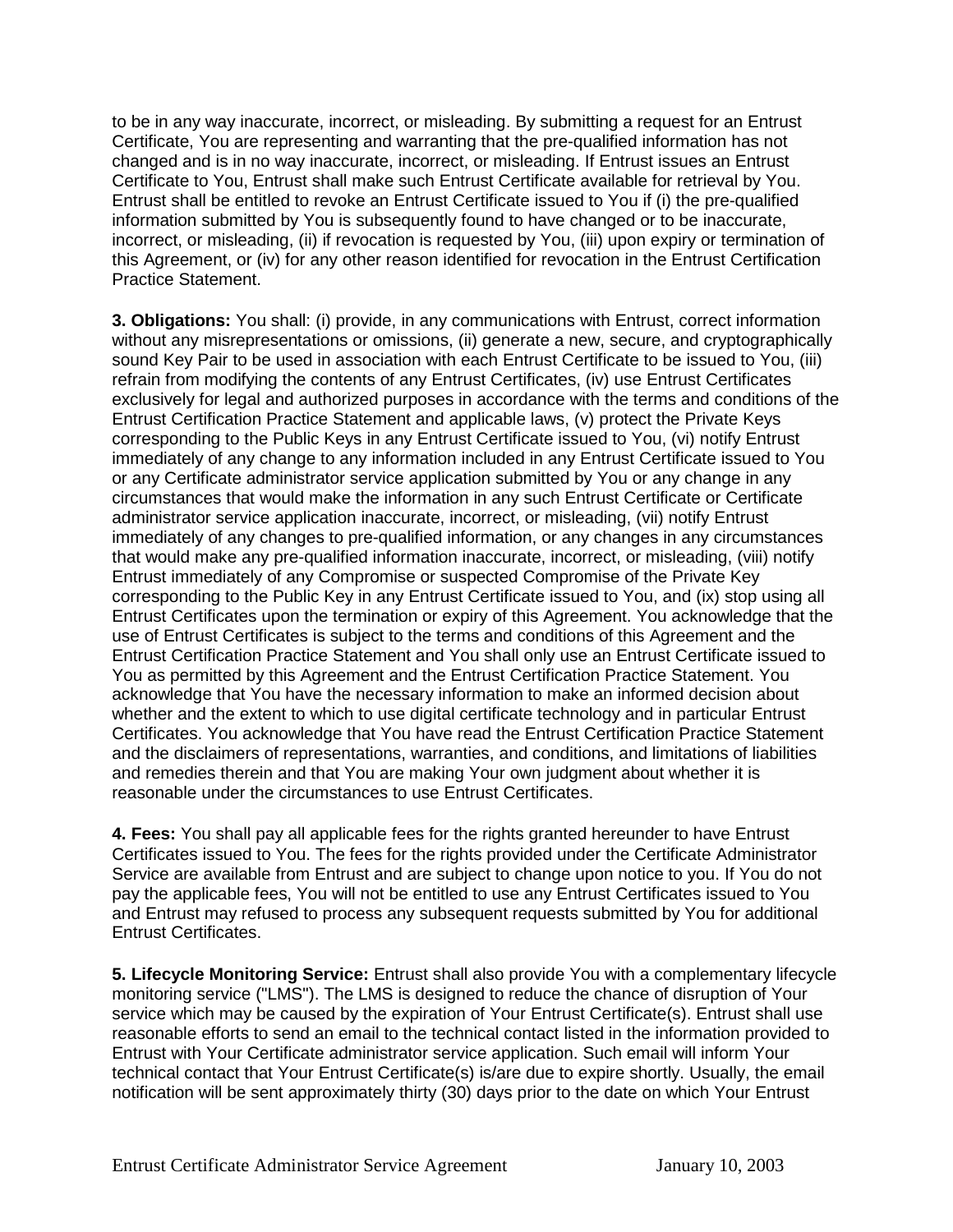Certificate(s) is/are due to expire. If Your contact information changes, You can still receive an LMS email notice if You provide Entrust with updated technical contact information at least sixty (60) days prior to the date that Your Entrust Certificate(s) is/are due to expire. You shall not be eligible for the LMS if Your technical contact information changes and Entrust is not informed of such change within the time period provided above.

**6. DISCLAIMER OF WARRANTIES: EXCEPT FOR THE EXPLICIT REPRESENTATIONS, WARRANTIES, AND CONDITIONS PROVIDED IN THIS AGREEMENT AND THE ENTRUST CERTIFICATION PRACTICE STATEMENT, ENTRUST CERTIFICATES AND ANY SERVICES PROVIDED IN RESPECT TO ENTRUST CERTIFICATES ARE PROVIDED "AS IS", AND NEITHER ENTRUST NOR ANY INDEPENDENT THIRD-PARTY REGISTRATION AUTHORITIES OPERATING UNDER THE ENTRUST CERTIFICATION AUTHORITIES, NOR ANY RESELLERS, CO-MARKETERS, OR ANY SUBCONTRACTORS, DISTRIBUTORS, AGENTS, SUPPLIERS, EMPLOYEES, OR DIRECTORS OF ANY OF THE FOREGOING MAKE ANY REPRESENTATIONS OR GIVE ANY WARRANTIES OR CONDITIONS, WHETHER EXPRESS, IMPLIED, STATUTORY, BY USAGE OF TRADE, OR OTHERWISE, AND ENTRUST, ALL INDEPENDENT THIRD-PARTY REGISTRATION AUTHORITIES OPERATING UNDER THE ENTRUST CERTIFICATION AUTHORITIES, ALL RESELLERS OR CO-MARKETERS, AND ANY SUBCONTRACTORS, DISTRIBUTORS, AGENTS, SUPPLIERS, EMPLOYEES, OR DIRECTORS OF ANY OF THE FOREGOING SPECIFICALLY DISCLAIM ANY AND ALL REPRESENTATIONS, WARRANTIES, AND CONDITIONS OF MERCHANTABILITY, NON-INFRINGEMENT, TITLE, SATISFACTORY QUALITY, OR FITNESS FOR A PARTICULAR PURPOSE. EXCEPT FOR THE EXPLICIT REPRESENTATIONS, WARRANTIES, AND CONDITIONS CONTAINED IN THIS AGREEMENT AND IN THE ENTRUST CERTIFICATION PRACTICE STATEMENT, THE ENTIRE RISK OF THE USE OF ANY ENTRUST CERTIFICATES OR ANY SERVICES PROVIDED IN RESPECT TO ENTRUST CERTIFICATES OR THE VALIDATION OF DIGITAL SIGNATURES SHALL BE BORNE SOLELY BY YOU.** 

**7. LIMITATION OF LIABILITY: IN NO EVENT SHALL THE TOTAL CUMULATIVE LIABILITY OF ENTRUST, ANY INDEPENDENT THIRD-PARTY REGISTRATION AUTHORITIES OPERATING UNDER THE ENTRUST CERTIFICATION AUTHORITIES, ANY RESELLERS, OR CO-MARKETERS, OR ANY SUBCONTRACTORS, DISTRIBUTORS, AGENTS, SUPPLIERS, EMPLOYEES, OR DIRECTORS OF ANY OF THE FOREGOING TO YOU ARISING OUT OF OR RELATING TO ANY ENTRUST CERTIFICATE OR ANY SERVICES PROVIDED IN RESPECT TO ENTRUST CERTIFICATES, INCLUDING ANY USE OR RELIANCE ON ANY ENTRUST CERTIFICATE, EXCEED ONE THOUSAND UNITED STATES DOLLARS (\$1000.00 U.S.) ("CUMULATIVE DAMAGE CAP"). THIS LIMITATION SHALL APPLY ON A PER ENTRUST CERTIFICATE BASIS REGARDLESS OF THE NUMBER OF TRANSACTIONS OR CAUSES OF ACTION ARISING OUT OF OR RELATED TO SUCH ENTRUST CERTIFICATE OR ANY SERVICES PROVIDED IN RESPECT TO SUCH ENTRUST CERTIFICATE. THE FOREGOING LIMITATIONS SHALL APPLY TO ANY LIABILITY WHETHER BASED IN CONTRACT (INCLUDING FUNDAMENTAL BREACH), TORT (INCLUDING NEGLIGENCE), LEGISLATION OR ANY OTHER THEORY OF LIABILITY, INCLUDING ANY DIRECT, INDIRECT, SPECIAL, STATUTORY, PUNITIVE, EXEMPLARY, CONSEQUENTIAL, RELIANCE, OR INCIDENTAL DAMAGES.** 

**IF ANY LIABILITY ARISING OUT OF OR RELATING TO AN ENTRUST CERTIFICATE OR ANY SERVICES PROVIDED IN RESPECT TO AN ENTRUST CERTIFICATE EXCEEDS THE CUMULATIVE DAMAGE CAP SET FORTH IN THIS SECTION ABOVE, THE AMOUNTS**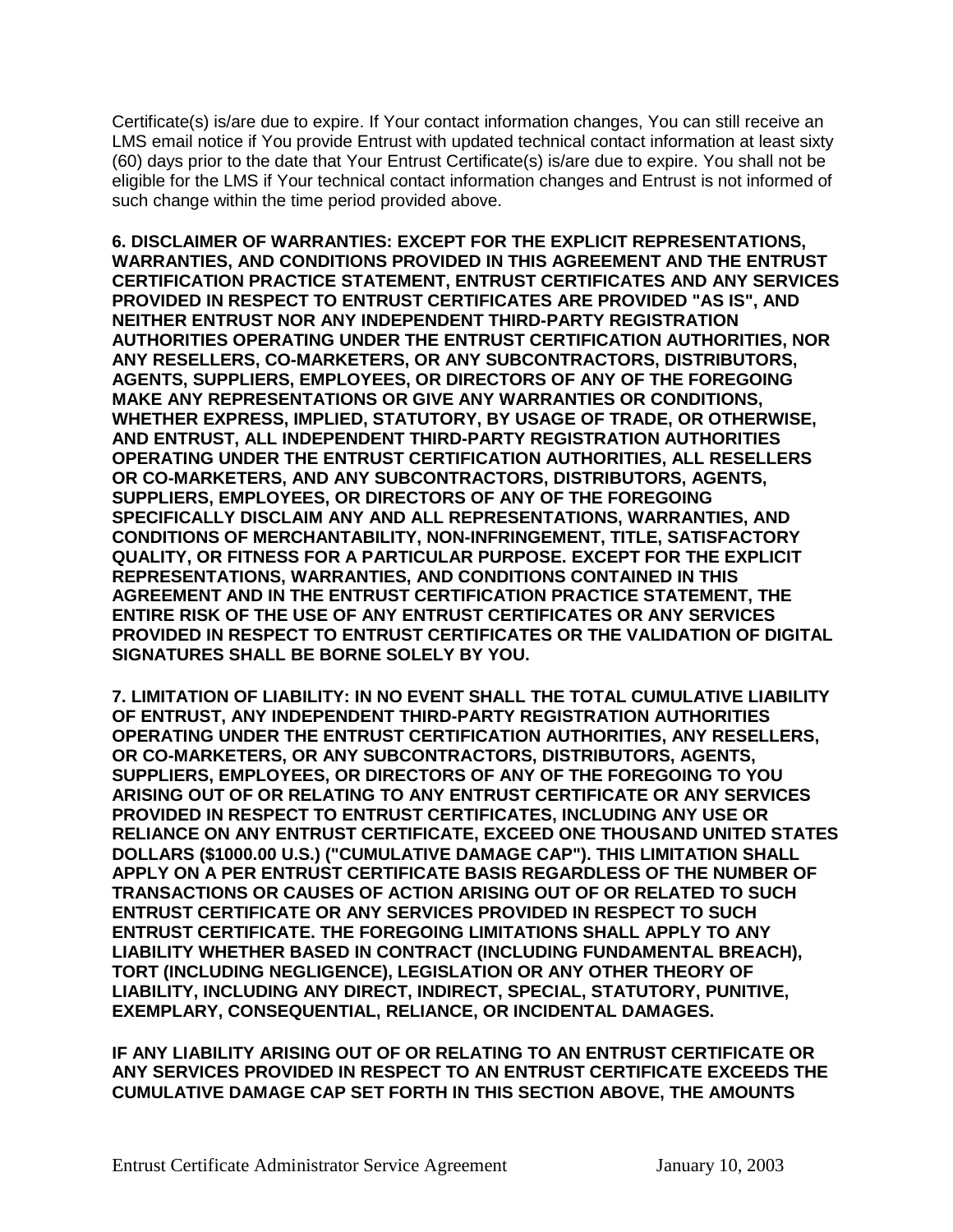**AVAILABLE UNDER THE CUMULATIVE DAMAGE CAP SHALL BE APPORTIONED FIRST TO THE EARLIEST CLAIMS TO ACHIEVE FINAL DISPUTE RESOLUTION UNLESS OTHERWISE ORDERED BY A COURT OF COMPETENT JURISDICTION. IN NO EVENT SHALL ENTRUST OR ANY INDEPENDENT THIRD-PARTY REGISTRATION AUTHORITIES OPERATING UNDER THE ENTRUST CERTIFICATION AUTHORITIES, OR ANY RESELLERS, CO-MARKETERS, OR ANY SUBCONTRACTORS, DISTRIBUTORS, AGENTS, SUPPLIERS, EMPLOYEES, OR DIRECTORS OF ANY OF THE FOREGOING BE OBLIGATED TO PAY MORE THAN THE CUMULATIVE DAMAGE CAP FOR ANY ENTRUST CERTIFICATE OR ANY SERVICES PROVIDED IN RESEPCT TO AN ENTRUST CERTIFICATE REGARDLESS OF APPORTIONMENT AMONG CLAIMANTS.** 

**IN NO EVENT SHALL ENTRUST OR ANY INDEPENDENT THIRD-PARTY REGISTRATION AUTHORITIES OPERATING UNDER THE ENTRUST CERTIFICATION AUTHORITIES, OR ANY RESELLERS, CO-MARKETERS, OR ANY SUBCONTRACTORS, DISTRIBUTORS, AGENTS, SUPPLIERS, EMPLOYEES, OR DIRECTORS OF ANY OF THE FOREGOING BE LIABLE FOR ANY INCIDENTAL, SPECIAL, STATUTORY, PUNITIVE, EXEMPLARY, INDIRECT, RELIANCE, OR CONSEQUENTIAL DAMAGES (INCLUDING, WITHOUT LIMITATION, DAMAGES FOR LOSS OF BUSINESS, LOSS OF BUSINESS OPPORTUNITIES, LOSS OF GOODWILL, LOSS OF PROFITS, BUSINESS INTERRUPTION, LOSS OF DATA, LOST SAVINGS OR OTHER SIMILAR PECUNIARY LOSS) WHETHER ARISING FROM CONTRACT (INCLUDING FUNDAMENTAL BREACH), TORT (INCLUDING NEGLIGENCE), LEGISLATION OR ANY OTHER THEORY OF LIABILITY.** 

**THE FOREGOING LIMITATIONS SHALL APPLY NOTWITHSTANDING THE FAILURE OF ESSENTIAL PURPOSE OF ANY LIMITED REMEDY STATED HEREIN AND EVEN IF ENTRUST OR ANY INDEPENDENT THIRD-PARTY REGISTRATION AUTHORITY OPERATING UNDER AN ENTRUST CERTIFICATION AUTHORITY, OR ANY RESELLERS, CO-MARKETERS, OR ANY SUBCONTRACTORS, DISTRIBUTORS, AGENTS, SUPPLIERS, EMPLOYEES, OR DIRECTORS OF ANY OF THE FOREGOING HAVE BEEN ADVISED OF THE POSSIBILITY OF THOSE DAMAGES. SOME JURISDICTIONS DO NOT ALLOW THE EXCLUSION OR LIMITATION OF LIABILITY FOR CONSEQUENTIAL OR INCIDENTAL DAMAGES, SO THESE LIMITATIONS SET FORTH ABOVE MAY NOT APPLY TO YOU. THE DISCLAIMERS OF REPRESENTATIONS, WARRANTIES, AND CONDITIONS AND THE LIMITATIONS ON LIABILITIES AND REMEDIES IN THIS AGREEMENT AND IN THE ENTRUST CERTIFICATION PRACTICE STATEMENT CONSTITUTE AN ESSENTIAL PART OF THIS AGREEMENT, THE ENTRUST CERTIFICATION PRACTICE STATEMENT, ANY OTHER SUBSCRIPTION AGREEMENTS, AND ANY RELYING PARTY AGREEMENTS. YOU ACKNOWLEDGE THAT BUT FOR THESE DISCLAIMERS OF REPRESENTATIONS, WARRANTIES, AND CONDITIONS AND LIMITATIONS ON LIABILITIES AND REMEDIES, ENTRUST WOULD NOT ISSUE ENTRUST CERTIFICATES TO SUBSCRIBERS AND NEITHER ENTRUST NOR ANY ANY INDEPENDENT THIRD-PARTY REGISTRATION AUTHORITIES OPERATING UNDER AN ENTRUST CERTIFICATION AUTHORITY, NOR ANY RESELLERS, CO-MARKETERS, OR ANY SUBCONTRACTORS, DISTRIBUTORS, AGENTS, SUPPLIERS, EMPLOYEES, OR DIRECTORS OF ANY OF THE FOREGOING WOULD PROVIDE SERVICES IN RESPECT TO ENTRUST CERTIFICATES AND THAT THESE PROVISIONS PROVIDE FOR A REASONABLE ALLOCATION OF RISK.**

**8. Term:** Depending on the type of Entrust Certificate Administrator Service offering purchased and paid for by You, the term of this Agreement is either one or two years from the date that Your Certificate Administrator Service application is accepted ("**Initial Term**"). You will be able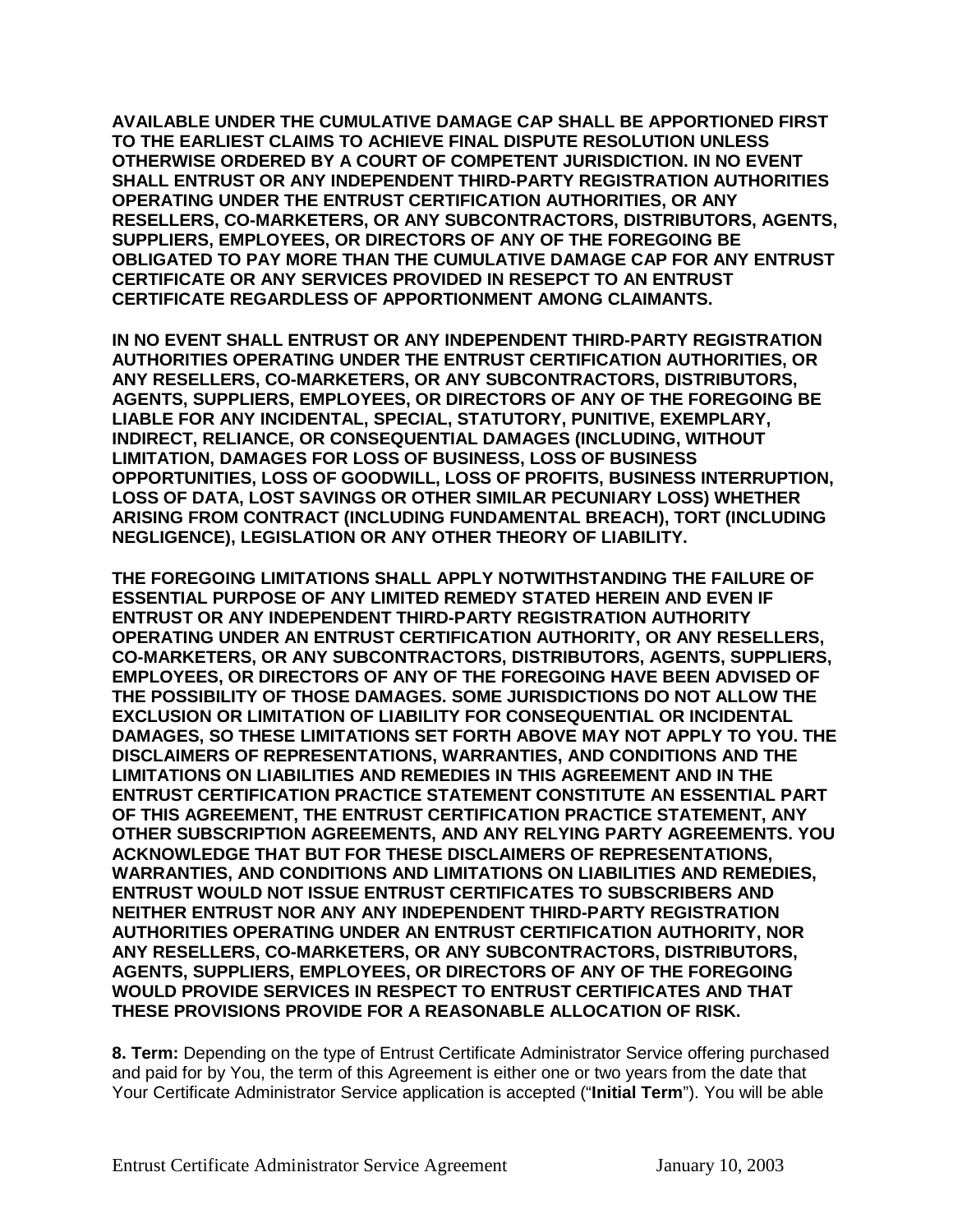to pre-qualify information and request the issuance of Entrust Certificates pursuant to the Certificate Administrator Service during such Initial Term. This Agreement shall automatically renew for additional one or two year period of time upon payment by You of the renewal fees specified by Entrust; provided, however, if Entrust does not accept your purchase order or payment then this Agreement will not renew. Any terms on a purchase order that is accepted by Entrust shall have no force and effect except for the identification and quantity of the particular Entrust Certificate Administrator Service intended to be acquired by You. Your ability to have Entrust Certificates issued pursuant to the Certificate Administrator Service shall be subject to Your payment of the applicable fees, verification of any information submitted by You for prequalification, and Your compliance with all other requirements of this Agreement. Your right to use such Entrust Certificates and Your rights under this Agreement shall terminate if You fail to comply with any of the material terms or conditions of this Agreement or the Entrust Certification Practice Statement. You must upon revocation or expiration of this Agreement or Your Entrust Certificate(s) cease all use of such expired or revoked Entrust Certificate(s) and remove such Entrust Certificate(s) from the devices and/or software in which they have been installed. If this Agreement is terminated because of breach by You, You shall cease use of any Entrust Certificate(s) issued to You under this Agreement and remove such Entrust Certificates from the devices and/or software in which they have been installed. The provisions of this Agreement entitled Disclaimer of Warranties, Limitation of Liability, Term, Severability and those provisions of the Entrust Certification Practice Statement that are designated as surviving expiration or termination shall continue in force even after any expiration or termination of this Agreement.

**9. Severability:** Whenever possible, each provision of this Agreement, the Entrust Certification Practice Statement, any other Subscription Agreements, and any Relying Party Agreements shall be interpreted in such manner as to be effective and valid under applicable law. If the application of any provision of this Agreement, the Entrust Certification Practice Statement, or any Relying Party Agreement or any portion thereof to any particular facts or circumstances shall be held to be invalid or unenforceable by an arbitrator or court of competent jurisdiction, then (i) the validity and enforceability of such provision as applied to any other particular facts or circumstances and the validity of other provisions of this Agreement, the Entrust Certification Practice Statement, or any Relying Party Agreements shall not in any way be affected or impaired thereby, and (ii) such provision shall be enforced to the maximum extent possible so as to effect its intent and it shall be reformed without further action to the extent necessary to make such provision valid and enforceable.

**FOR GREATER CERTAINTY, IT IS EXPRESSLY UNDERSTOOD AND AGREED THAT EVERY PROVISION OF THIS AGREEMENT, THE ENTRUST CERTIFICATION PRACTICE STATEMENT, ANY OTHER SUBSCRIPTION AGREEMENTS OR ANY RELYING PARTY AGREEMENTS THAT DEALS WITH (I) LIMITATION OF LIABILITIES, REMEDIES, OR DAMAGES, (II) DISCLAIMERS OF REPRESENTATIONS, WARRANTIES, CONDITIONS, LIABILITIES, OR REMEDIES, OR (III) INDEMNIFICATION, IS EXPRESSLY INTENDED TO BE SEVERABLE FROM ANY OTHER PROVISIONS OF THIS AGREEMENT, THE ENTRUST CERTIFICATION PRACTICE STATEMENT, ANY OTHER SUBSCRIPTION AGREEMENTS, OR ANY RELYING PARTY AGREEMENTS AND SHALL BE SO INTERPRETED AND ENFORCED.**

**10. Third Party Databases and D-U-N-S® Number.** In performing limited verification Entrust (or a subcontractor acting on behalf of Entrust (a "**Subcontractor**")) may determine whether the organizational identity, address, and domain name provided with Your Entrust Certificate Application are consistent with information contained in third-party databases (the